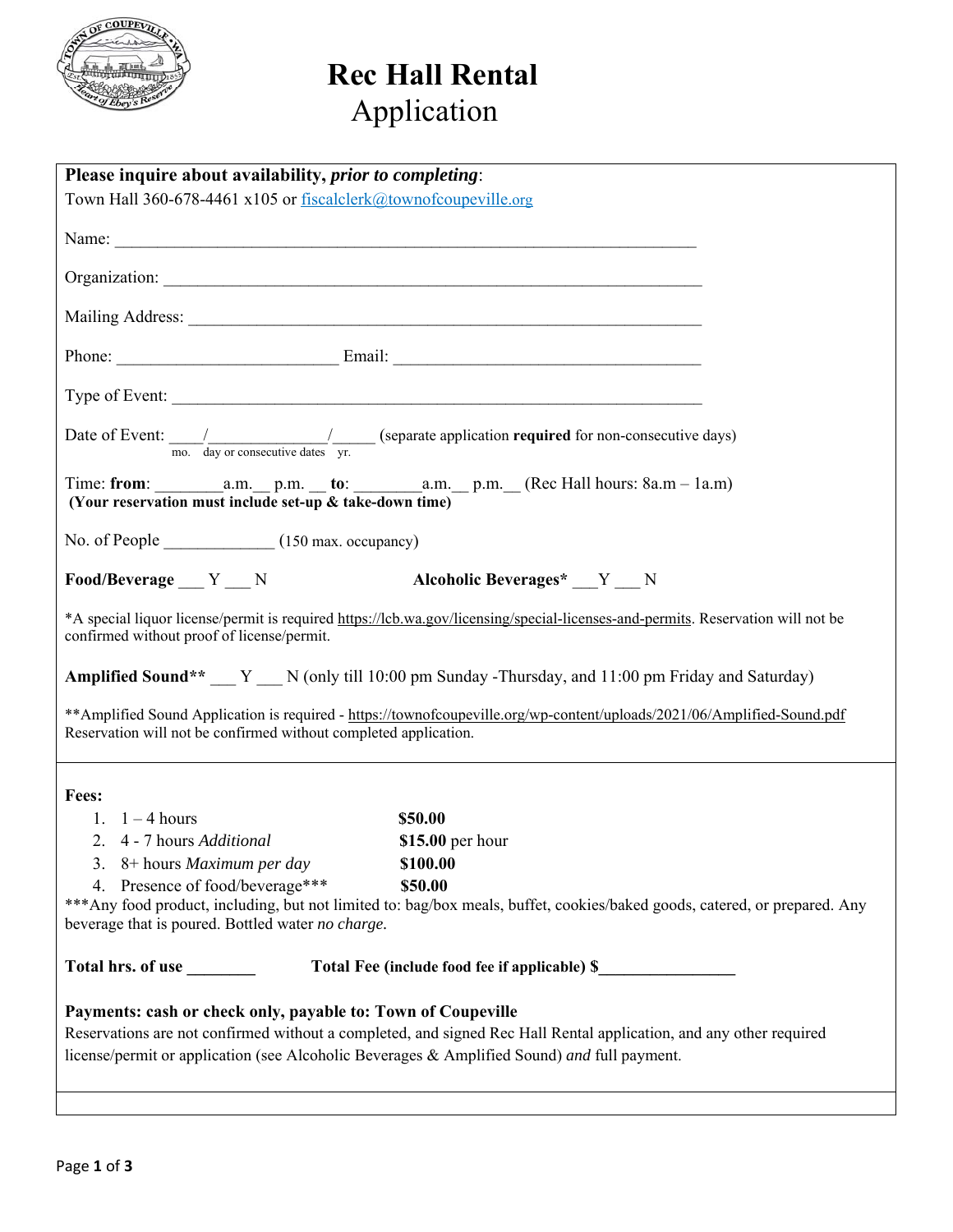

# **Rec Hall Rental** Application

| It is unlawful to remove, destroy, mutilate or deface any structural component, accessory equipment, vegetation or any<br>natural or man-made feature in the facility.<br>Penalties for specific violations of the Public Facilities Code of the Town of Coupeville are outlined in Section 12.08 of<br>the Code                                                               |
|--------------------------------------------------------------------------------------------------------------------------------------------------------------------------------------------------------------------------------------------------------------------------------------------------------------------------------------------------------------------------------|
| The applicant agrees to defend, indemnify, and hold the Town of Coupeville, its agents, employees and officials harmless<br>from any and all claims, suits, demands, injuries, loss, damage and judgments, including the cost of their defense arising<br>out of, occurring during, or the result of activities of the applicants, except for the sole negligence of the Town. |
| By signing this application, the applicant acknowledges that he/she/they has read the Rec Hall Rental Application Rules<br>and Regulations, and agrees to follow and be bound by the conditions therein.                                                                                                                                                                       |
| NOTE: The Town of Coupeville reserves the right to deny or revoke an application/permit at any time for any cause.<br>By signing this, the Applicant acknowledges they have read the Rec Hall Rules and agrees to follow and be bound by the<br>conditions therein.                                                                                                            |
| Signed this $\_\_\_\_\_$ day of $\_\_\_\_$ , 20                                                                                                                                                                                                                                                                                                                                |
| Signature                                                                                                                                                                                                                                                                                                                                                                      |
| Return completed application with fees:<br>In-person and by mail: Town Hall, 4 NE Seventh St., Coupeville WA 98239                                                                                                                                                                                                                                                             |
| TOWN USE ONLY:                                                                                                                                                                                                                                                                                                                                                                 |
| Date Received: $\frac{1}{\sqrt{1-\frac{1}{2}}}\frac{1}{\sqrt{1-\frac{1}{2}}}}$<br><b>Initials</b>                                                                                                                                                                                                                                                                              |
| Check#<br>Cash Receipt#<br>Fees <b>Exercises</b>                                                                                                                                                                                                                                                                                                                               |
| Approval:                                                                                                                                                                                                                                                                                                                                                                      |
| Approved __________ Denied ____________ Clerk Treasurer ________________________                                                                                                                                                                                                                                                                                               |
| Calendar confirmed<br>Emailed approved application<br>Initials                                                                                                                                                                                                                                                                                                                 |